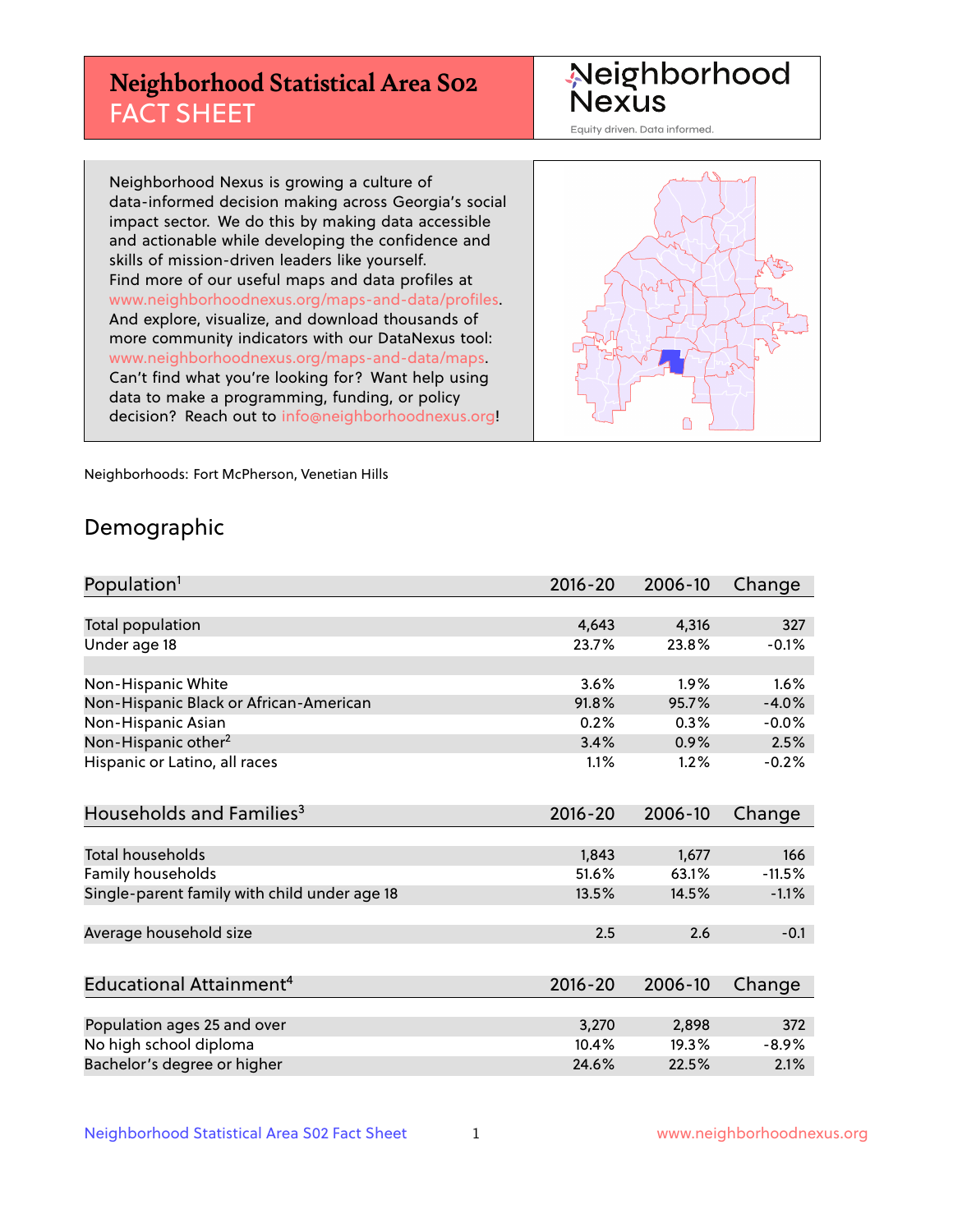# Change Measures, continued...

| Employment <sup>5</sup>                                 | $2016 - 20$ | 2006-10  | Change    |
|---------------------------------------------------------|-------------|----------|-----------|
| Total workers residing in Neighborhood Statistical Area | 1,632       | 2,218    | $-586$    |
| Workers with earnings \$1250/month or less              | 28.6%       | 32.2%    | $-3.6%$   |
| Workers with earnings \$1251/month to \$3333/month      | 41.2%       | 51.5%    | $-10.3%$  |
| Workers with earnings greater than \$3333/month         | 30.2%       | 16.3%    | 13.9%     |
|                                                         |             |          |           |
| Total jobs located in Neighborhood Statistical Area     | 356         | 1,012    | $-656$    |
| Jobs with earnings \$1250/month or less                 | 16.6%       | 16.9%    | $-0.3%$   |
| Jobs with earnings \$1251/month to \$3333/month         | 15.4%       | 33.3%    | $-17.9%$  |
| Jobs with earnings greater than \$3333/month            | 68.0%       | 49.8%    | 18.2%     |
|                                                         |             |          |           |
| Jobs/workers ratio                                      | 0.2         | 0.5      | $-0.2$    |
|                                                         |             |          |           |
| Income and Poverty <sup>6</sup>                         | 2016-20     | 2006-10  | Change    |
|                                                         |             |          |           |
| Median household income                                 | \$34,837    | \$36,687 | $-51,850$ |
|                                                         |             |          |           |
| Population for whom poverty status is determined        | 4,624       | 4,304    | 320       |
| Population below poverty                                | 19.7%       | 22.0%    | $-2.3%$   |
|                                                         |             |          |           |
| Housing <sup>7</sup>                                    | 2016-20     | 2006-10  | Change    |
|                                                         |             |          |           |
| Total housing units                                     | 2,173       | 2,142    | 31        |
| Occupied housing units                                  | 84.8%       | 78.3%    | 6.5%      |
| Vacant housing units                                    | 15.2%       | 21.7%    | $-6.5%$   |
|                                                         |             |          |           |
| Occupied housing units                                  | 1,843       | 1,677    | 166       |
| Owner occupied housing units                            | 52.5%       | 52.3%    | 0.2%      |
| Renter occupied housing units                           | 47.5%       | 47.7%    | $-0.2%$   |
|                                                         |             |          |           |
| Access to a Vehicle <sup>8</sup>                        | $2016 - 20$ | 2006-10  | Change    |
|                                                         |             |          |           |
| Occupied housing units                                  | 1,843       | 1,677    | 166       |
| No vehicle available                                    | 23.6%       | 25.7%    | $-2.1%$   |
|                                                         |             |          |           |
| Crime Rates, per 10,000 Population <sup>9</sup>         | 2017-21     | 2012-16  | Change    |
|                                                         |             |          |           |
| All Part I crimes                                       | 404.1       | 576.2    | $-172.1$  |
| Violent crime                                           | 119.3       | 138.5    | $-19.1$   |
| Murder                                                  | 3.0         | 3.5      | $-0.5$    |
| Robbery                                                 | 25.8        | 52.1     | $-26.3$   |
| Aggravated assault                                      | 90.5        | 82.8     | 7.6       |
| Property crime                                          | 284.8       | 437.8    | $-153.0$  |
| <b>Burglary</b>                                         | 95.6        | 183.6    | $-88.0$   |
| Larceny                                                 | 146.9       | 169.1    | $-22.2$   |
| Vehicle theft                                           | 42.2        | 85.0     | $-42.8$   |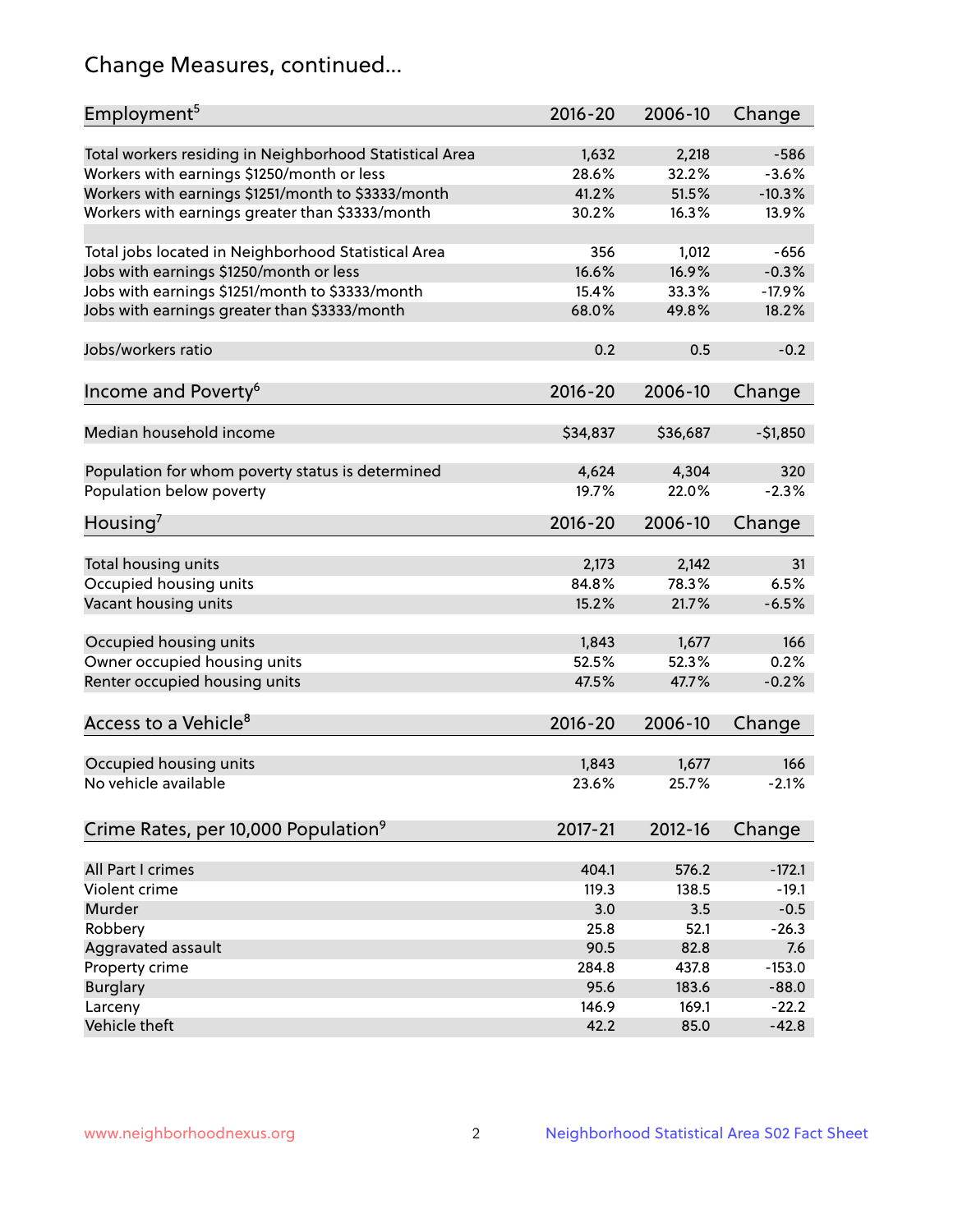# Current Data: Demographic

| Sex and Age, 2016-20 <sup>10</sup>                    | Estimate        | Margin of Error |
|-------------------------------------------------------|-----------------|-----------------|
| Total population                                      | 4,643           | $\pm$ 1,097     |
| Male                                                  | 43.5%           | $\pm$ 4.9%      |
| Female                                                | 56.5%           | $\pm$ 8.7%      |
| Under 5 years                                         | 6.4%            | $\pm 4.1\%$     |
| 5 to 9 years                                          | 7.2%            | $\pm$ 6.0%      |
| 10 to 14 years                                        | 5.4%            | $\pm$ 4.2%      |
| 15 to 19 years                                        | 6.1%            | $\pm$ 4.2%      |
| 20 to 24 years                                        | 4.6%            | $\pm 2.6\%$     |
| 25 to 34 years                                        | 16.7%           | $\pm$ 6.2%      |
| 35 to 44 years                                        | 10.9%           | $\pm$ 4.1%      |
| 45 to 54 years                                        | 12.0%           | $\pm$ 3.7%      |
| 55 to 59 years                                        | 9.2%            | $\pm$ 5.1%      |
| 60 to 64 years                                        | 7.0%            | $\pm$ 3.7%      |
| 65 to 74 years                                        | 6.9%            | $\pm1.6\%$      |
| 75 to 84 years                                        | 5.8%            | $\pm 1.5\%$     |
| 85 years and over                                     | 1.9%            | $\pm 1.3\%$     |
| Median age (years)                                    | 37.7            | ±1.5            |
| Race and Ethnicity, 2016-20 <sup>11</sup>             | <b>Estimate</b> | Margin of Error |
| Total population                                      | 4,643           | $\pm$ 1,097     |
| Hispanic or Latino (of any race)                      | 1.1%            | $\pm 1.5\%$     |
| Not Hispanic or Latino                                | 98.9%           | $\pm$ 3.5%      |
| White alone                                           | 3.6%            | $\pm 1.7\%$     |
| Black or African American alone                       | 91.8%           | $\pm$ 7.7%      |
| American Indian and Alaska Native alone               | 0.0%            | $\pm$ 0.4%      |
| Asian alone                                           | 0.2%            | $\pm$ 0.6%      |
| Native Hawaiian and other Pacific Islander alone      | 0.0%            | $\pm$ 0.4%      |
| Some other race alone                                 | 2.5%            | $\pm$ 5.0%      |
| Two or more races                                     | 0.9%            | $\pm 1.1\%$     |
| U.S. Citizenship Status, 2016-20 <sup>12</sup>        | <b>Estimate</b> | Margin of Error |
| Foreign-born population                               | 78              | $\pm$ 64        |
| Naturalized U.S. citizen                              | 52.9%           | ±38.4%          |
| Not a U.S. citizen                                    | 47.1%           | $\pm$ 47.9%     |
| Citizen, Voting Age Population, 2016-20 <sup>13</sup> | Estimate        | Margin of Error |
| Citizen, 18 and over population                       | 3,505           | $\pm 600$       |
| Male                                                  | 43.1%           | $\pm$ 9.2%      |
| Female                                                | 56.9%           | $\pm$ 7.7%      |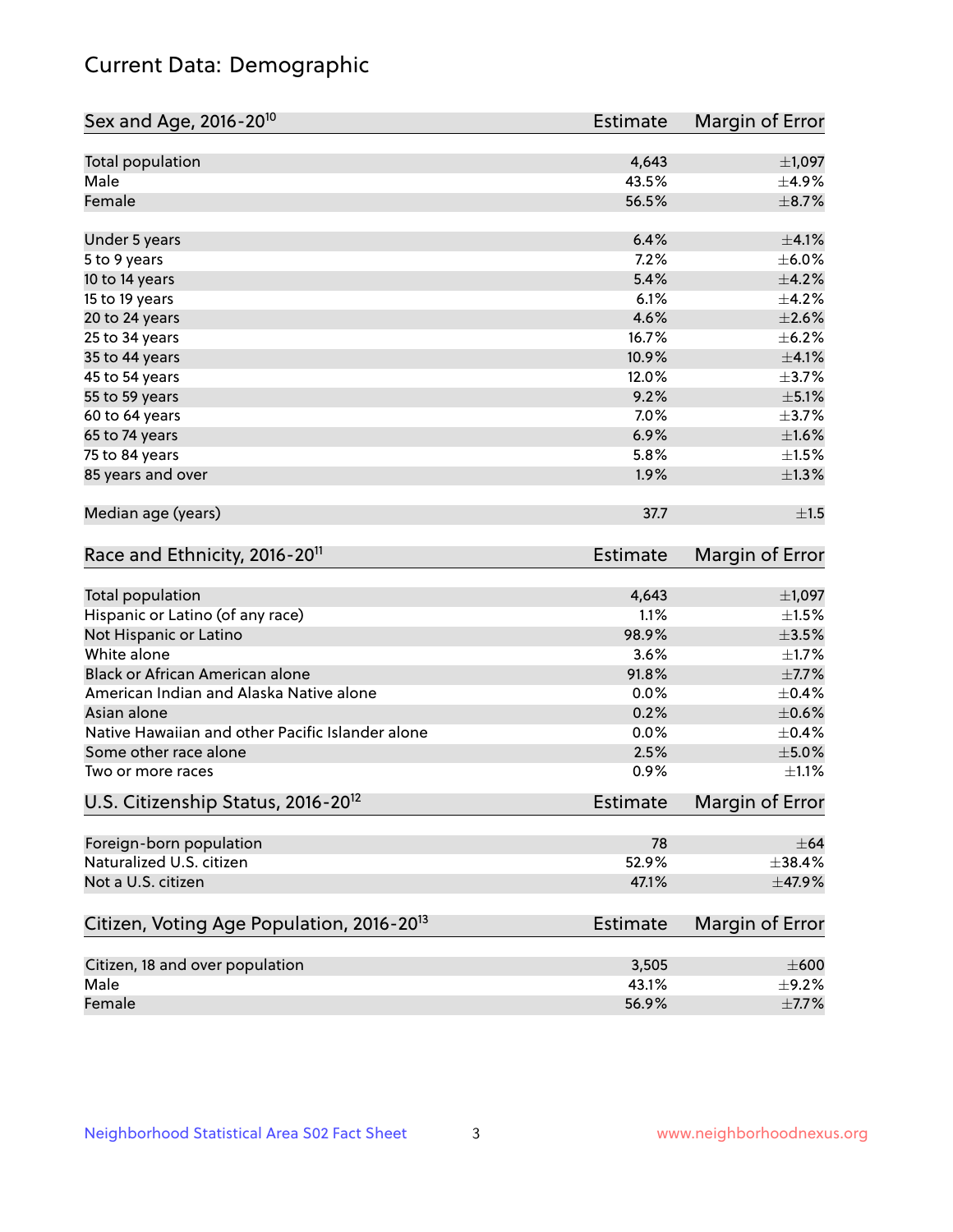# Current Data: Economic

| All households<br>1,843                                                    | $\pm$ 340   |
|----------------------------------------------------------------------------|-------------|
| Less than \$10,000<br>12.6%<br>±13.4%                                      |             |
| 5.5%<br>±3.4%<br>\$10,000 to \$14,999                                      |             |
| \$15,000 to \$24,999<br>17.0%<br>±9.8%                                     |             |
| \$25,000 to \$34,999<br>15.2%<br>$\pm$ 10.5%                               |             |
| 16.6%<br>\$35,000 to \$49,999                                              | $\pm$ 9.1%  |
| \$50,000 to \$74,999<br>12.3%<br>$\pm$ 4.9%                                |             |
| \$75,000 to \$99,999<br>8.3%<br>$\pm$ 4.5%                                 |             |
| 5.6%<br>$\pm 4.0\%$<br>\$100,000 to \$149,999                              |             |
| 2.7%<br>$\pm 2.2\%$<br>\$150,000 to \$199,999                              |             |
| 4.2%<br>\$200,000 or more                                                  | $\pm$ 3.1%  |
| Median household income (dollars)<br>\$34,837                              | $\pm$ 4,125 |
| Mean household income (dollars)<br>\$53,460<br>±13,356                     |             |
| Households with earnings<br>71.8%<br>$\pm$ 8.9%                            |             |
| Mean earnings (dollars)<br>\$52,720<br>±16,305                             |             |
| Households with Social Security<br>36.8%                                   | $\pm$ 7.4%  |
| Mean Social Security income (dollars)<br>\$14,436<br>$\pm$ 5,199           |             |
| Households with retirement income<br>29.3%<br>±10.3%                       |             |
| Mean retirement income (dollars)<br>\$18,112<br>±10,019                    |             |
| Households with Supplemental Security Income<br>16.7%<br>±13.2%            |             |
| \$9,092<br>Mean Supplemental Security Income (dollars)<br>±10,328          |             |
| Households with cash public assistance income<br>9.4%<br>±13.3%            |             |
| Mean cash public assistance income (dollars)<br>\$1,514<br>±2,892          |             |
| Households with Food Stamp/SNAP benefits in the past 12<br>35.4%<br>±17.3% |             |
| months                                                                     |             |
| Family households<br>951                                                   | $\pm 266$   |
| 3.9%<br>Less than \$10,000<br>$\pm$ 5.0%                                   |             |
| 3.2%<br>$\pm$ 3.4%<br>\$10,000 to \$14,999                                 |             |
| $\pm$ 18.1%<br>\$15,000 to \$24,999<br>19.0%                               |             |
| $\pm$ 5.8%<br>\$25,000 to \$34,999<br>9.8%                                 |             |
| \$35,000 to \$49,999<br>17.3%<br>±15.3%                                    |             |
| $\pm$ 8.4%<br>\$50,000 to \$74,999<br>18.2%                                |             |
| \$75,000 to \$99,999<br>11.1%                                              | $\pm$ 8.1%  |
| \$100,000 to \$149,999<br>9.1%<br>$\pm$ 5.7%                               |             |
| \$150,000 to \$199,999<br>2.8%<br>$\pm$ 3.2%                               |             |
| \$200,000 or more<br>5.5%<br>$\pm 4.5\%$                                   |             |
| Median family income (dollars)<br>\$48,118<br>±5,094                       |             |
| Mean family income (dollars)<br>\$65,040<br>±25,020                        |             |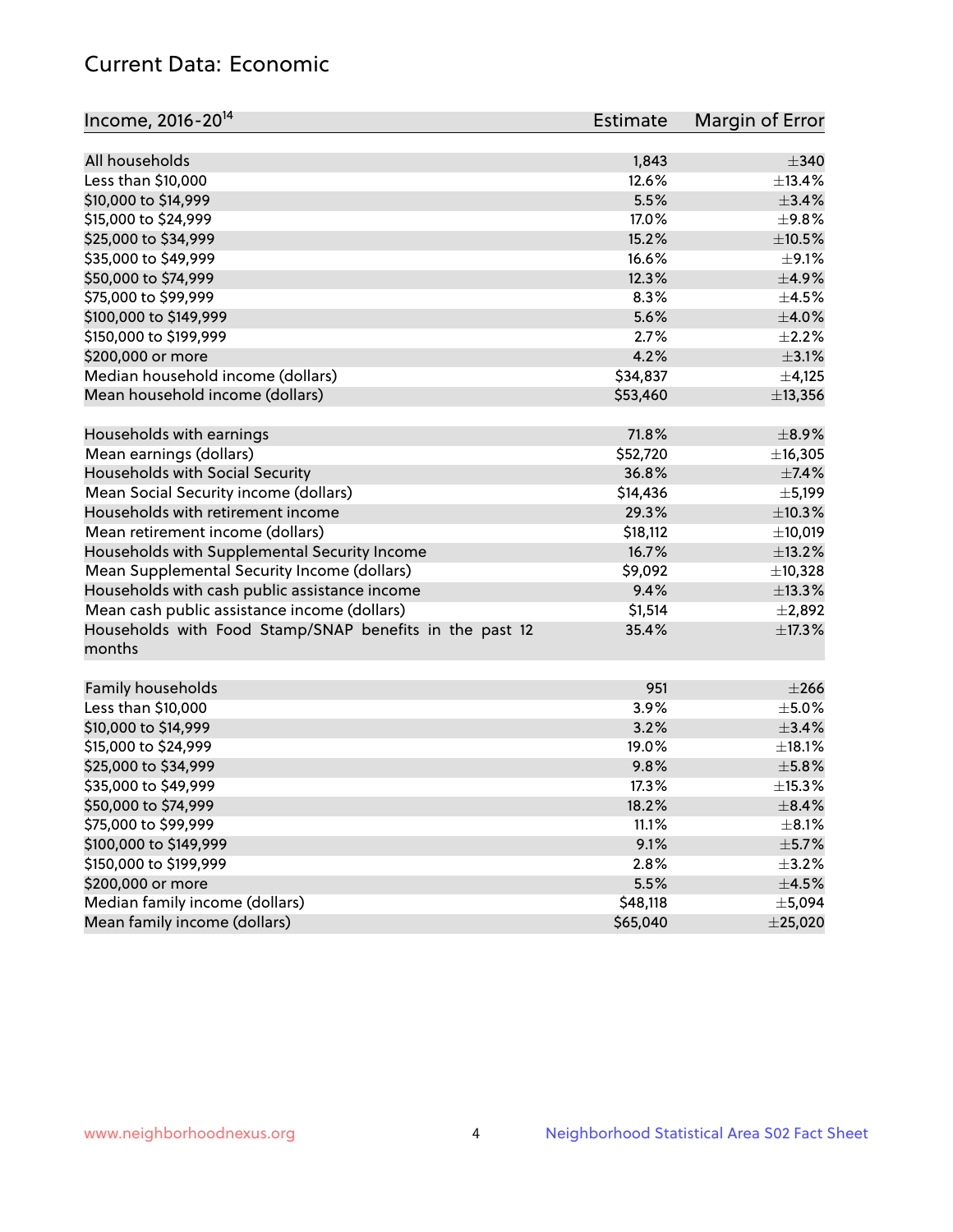# Current Data: Economic, continued...

| Income, 2016-20, continued <sup>15</sup>                                                   | <b>Estimate</b> | Margin of Error        |
|--------------------------------------------------------------------------------------------|-----------------|------------------------|
|                                                                                            |                 |                        |
| Nonfamily households                                                                       | 893<br>\$30,107 | $\pm$ 316              |
| Median nonfamily income (dollars)                                                          |                 | ±4,396                 |
| Mean nonfamily income (dollars)                                                            | \$39,487        | $\pm$ 4,118            |
| Median earnings for workers (dollars)                                                      | \$30,624        | $\pm$ 1,996            |
| Median earnings for male full-time, year-round workers<br>(dollars)                        | \$33,868        | ±3,084                 |
| Median earnings for female full-time, year-round workers<br>(dollars)                      | \$34,933        | ±2,349                 |
| Per capita income (dollars)                                                                | \$23,535        | ±6,858                 |
| Families Below Poverty Level, 2016-20 <sup>16</sup>                                        | Estimate        | <b>Margin of Error</b> |
|                                                                                            |                 |                        |
| <b>All Families</b>                                                                        | 951             | $\pm 266$              |
| Percent below poverty                                                                      | 13.6%           | $\pm$ 7.3%             |
| Families with related children under 18 years                                              | 425             | $\pm 234$              |
| Percent below poverty                                                                      | 24.3%           | ±12.0%                 |
| Families with related children under 5 years only                                          | 41              | $+69$                  |
| Percent below poverty                                                                      | 67.5%           | $\pm$ 57.0%            |
| Married couple families                                                                    | 297             | $\pm 109$              |
| Percent below poverty                                                                      | 10.4%           | ±14.6%                 |
| Married couple families with related children under 18 years                               | 65              | $\pm 58$               |
| Percent below poverty                                                                      | 45.9%           | ±55.8%                 |
| Married couple families with related children under 5 years                                | 31              | $\pm$ 49               |
| Percent below poverty                                                                      | 87.5%           | ±40.4%                 |
|                                                                                            |                 |                        |
| Families with female householder, no spouse present                                        | 539             | $\pm 240$              |
| Percent below poverty                                                                      | 16.2%           | ±10.2%                 |
| Families with female householder, no spouse present with                                   | 322             | $\pm 223$              |
| related children under 18 years                                                            |                 |                        |
| Percent below poverty                                                                      | 20.1%           | ±11.9%                 |
| Families with female householder, no spouse present with<br>related children under 5 years | 7               | $\pm 40$               |
| Percent below poverty                                                                      | 0.0%            | ±263.0%                |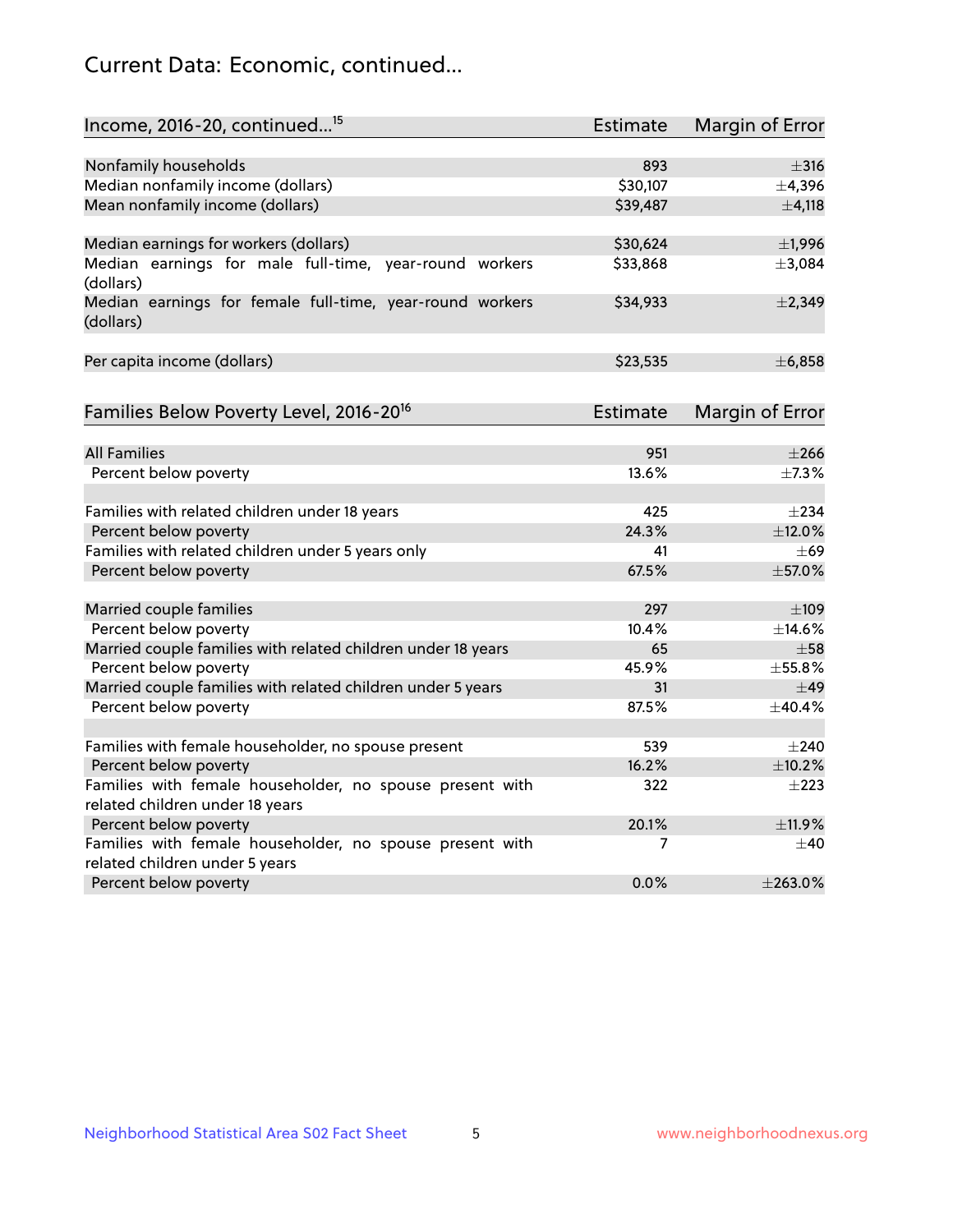# Current Data: Economic, continued...

| People Below Poverty Level, 2016-20 <sup>17</sup> | <b>Estimate</b> | Margin of Error |
|---------------------------------------------------|-----------------|-----------------|
|                                                   |                 |                 |
| Total population                                  | 4,624           | $\pm$ 1,089     |
| Percent below poverty                             | 19.7%           | $\pm$ 8.7%      |
| Population under 18 years                         | 1,085           | ±444            |
| Percent below poverty                             | 30.9%           | $\pm$ 11.6%     |
| Population 18 years and over                      | 3,539           | $\pm 602$       |
| Percent below poverty                             | 16.2%           | $\pm$ 7.6%      |
| Population 18 to 64 years                         | 2,862           | $\pm$ 583       |
| Percent below poverty                             | 17.7%           | $\pm$ 9.2%      |
| Population 65 years and over                      | 677             | $\pm$ 152       |
| Percent below poverty                             | 9.9%            | $+7.6%$         |

| Poverty by Race/Ethnicity, 2016-20 <sup>18</sup> | Estimate |            |
|--------------------------------------------------|----------|------------|
|                                                  |          |            |
| Non-Hispanic White population                    | 163      | $\pm$ 88   |
| Percent below poverty                            | 9.6%     | ±11.6%     |
| <b>Black population</b>                          | 4,250    | ±1,060     |
| Percent below poverty                            | 18.1%    | $\pm$ 7.7% |
| Asian population                                 | 11       | $\pm 28$   |
| Percent below poverty                            | $0.0\%$  | ±165.5%    |
| Hispanic or Latino population                    | 49       | ±70        |
| Percent below poverty                            | 9.3%     | ±61.5%     |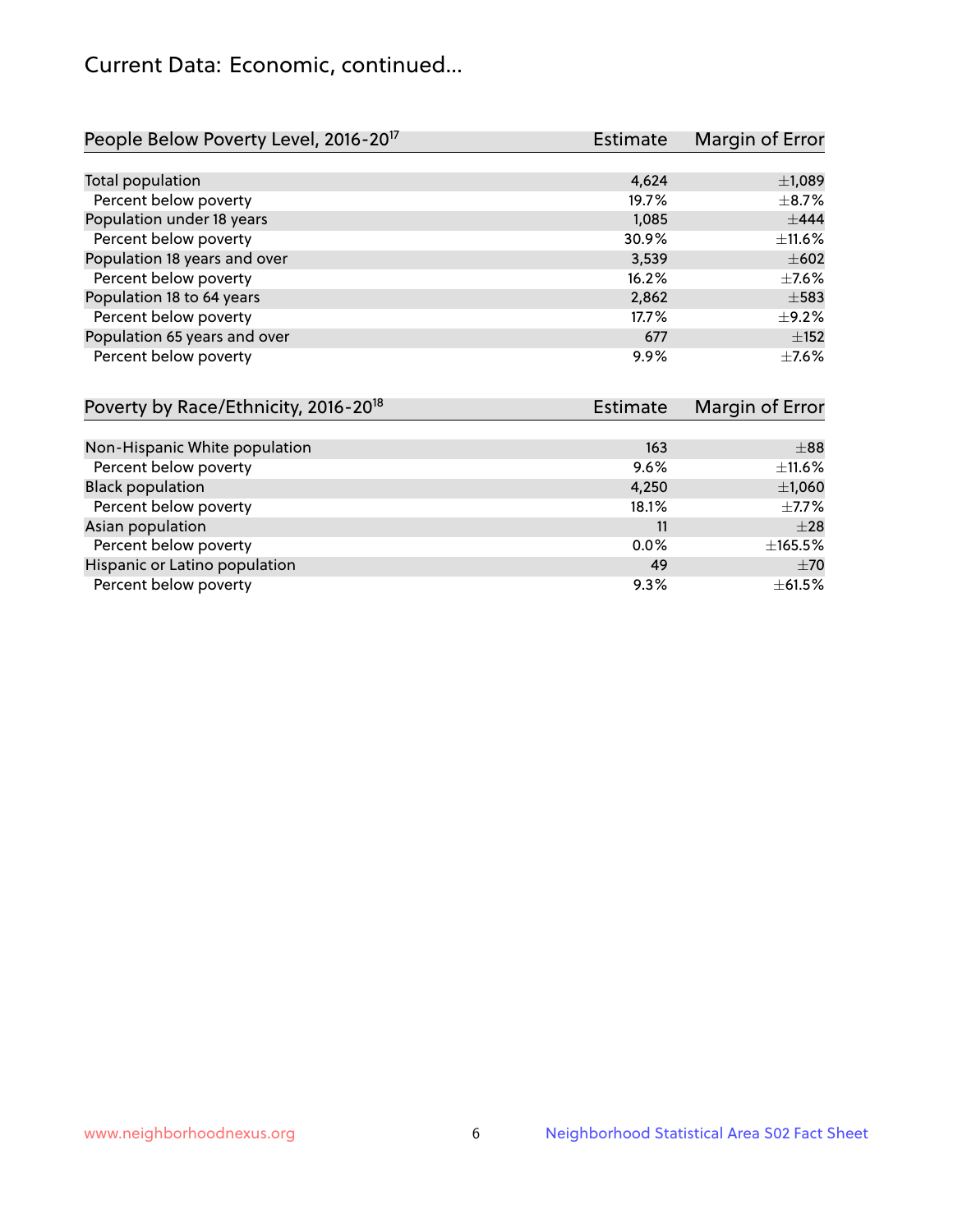# Current Data: Employment

| Employment Status, 2016-20 <sup>19</sup>                      | Estimate        | Margin of Error |
|---------------------------------------------------------------|-----------------|-----------------|
|                                                               |                 |                 |
| Population 16 years and over                                  | 3,621           | $\pm 628$       |
| In labor force                                                | 62.8%           | $\pm$ 8.6%      |
| Civilian labor force                                          | 62.7%           | $\pm$ 8.6%      |
| Employed                                                      | 55.6%           | $\pm$ 7.2%      |
| Unemployed                                                    | 7.1%            | $\pm$ 7.3%      |
| <b>Armed Forces</b>                                           | 0.1%            | $\pm 2.3\%$     |
| Not in labor force                                            | 37.2%           | ±6.8%           |
| Civilian labor force                                          | 2,271           | $\pm 501$       |
| <b>Unemployment Rate</b>                                      | 11.4%           | $\pm$ 11.5%     |
| Females 16 years and over                                     | 2,039           | $\pm$ 443       |
| In labor force                                                | 64.1%           | ±10.8%          |
| Civilian labor force                                          | 64.1%           | ±10.8%          |
| Employed                                                      | 60.1%           | $\pm$ 11.4%     |
| Own children of the householder under 6 years                 | 337             | $\pm 246$       |
| All parents in family in labor force                          | 46.3%           | ±24.4%          |
| Own children of the householder 6 to 17 years                 | 683             | ±451            |
| All parents in family in labor force                          | 76.6%           | $\pm 21.2\%$    |
| Industry, 2016-20 <sup>20</sup>                               | <b>Estimate</b> |                 |
|                                                               |                 | Margin of Error |
| Civilian employed population 16 years and over                | 2,012           | $\pm$ 436       |
| Agriculture, forestry, fishing and hunting, and mining        | 1.0%            | $\pm 2.2\%$     |
| Construction                                                  | 9.0%            | $\pm$ 8.5%      |
| Manufacturing                                                 | 4.7%            | $\pm$ 3.1%      |
| Wholesale trade                                               | 1.6%            | $\pm 2.6\%$     |
| Retail trade                                                  | 16.2%           | $\pm$ 7.3%      |
| Transportation and warehousing, and utilities                 | 10.9%           | $\pm$ 8.5%      |
| Information                                                   | 1.6%            | $\pm 2.0\%$     |
| Finance and insurance, and real estate and rental and leasing | 8.3%            | $\pm$ 6.5%      |
| Professional, scientific, and management, and administrative  | 7.8%            | $\pm$ 4.7%      |
| and waste management services                                 |                 |                 |
| Educational services, and health care and social assistance   | 14.2%           | $\pm$ 5.9%      |
| Arts, entertainment, and recreation, and accommodation and    | 15.5%           | $\pm$ 7.5%      |
| food services                                                 |                 |                 |
| Other services, except public administration                  | 7.0%            | ±5.3%           |
| Public administration                                         | 2.4%            | $\pm 2.0\%$     |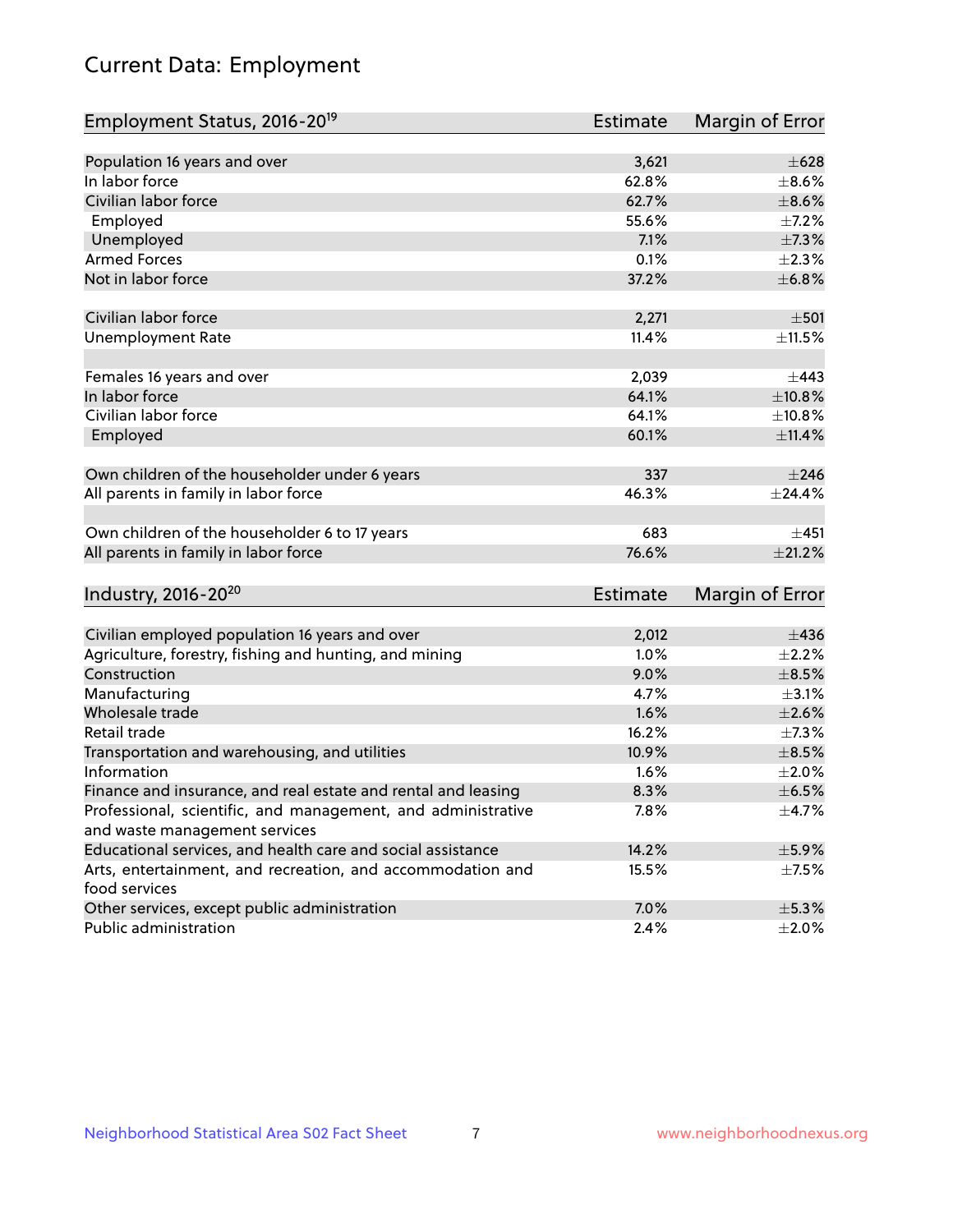# Current Data: Employment, continued...

| Occupation, 2016-20 <sup>21</sup>                                                                       | <b>Estimate</b> | Margin of Error |
|---------------------------------------------------------------------------------------------------------|-----------------|-----------------|
| Civilian employed population 16 years and over                                                          | 2,012           | $\pm 436$       |
| Management, business, science, and arts occupations                                                     | 17.7%           | $\pm$ 5.0%      |
| Service occupations                                                                                     | 25.5%           | $\pm$ 9.0%      |
| Sales and office occupations                                                                            | 30.6%           | ±12.8%          |
| Natural resources, construction, and maintenance occupations                                            | 6.4%            | $\pm$ 4.4%      |
| Production, transportation, and material moving occupations                                             | 19.8%           | $\pm$ 9.8%      |
| Class of Worker, 2016-20 <sup>22</sup>                                                                  | <b>Estimate</b> | Margin of Error |
| Civilian employed population 16 years and over                                                          | 2,012           | $\pm$ 436       |
| Private wage and salary workers                                                                         | 79.0%           | $\pm$ 10.6%     |
| Government workers                                                                                      | 15.7%           | $\pm$ 9.5%      |
| Self-employed in own not incorporated business workers                                                  | 5.4%            | $\pm$ 3.9%      |
| Unpaid family workers                                                                                   | 0.0%            | $\pm 1.3\%$     |
|                                                                                                         |                 |                 |
| Job Flows, 2019 <sup>23</sup>                                                                           |                 | 2019            |
| Total Jobs in Neighborhood Statistical Area                                                             |                 | 356             |
| Held by residents of Neighborhood Statistical Area                                                      |                 | 0.8%            |
| Held by non-residents of Neighborhood Statistical Area                                                  |                 | 99.2%           |
| Jobs by Industry Sector, 2019 <sup>24</sup>                                                             |                 | 2019            |
| Total Jobs in Neighborhood Statistical Area                                                             |                 | 356             |
| <b>Goods Producing sectors</b>                                                                          |                 | 1.1%            |
| Trade, Transportation, and Utilities sectors                                                            |                 | 6.7%            |
| All Other Services sectors                                                                              |                 | 92.1%           |
| Total Jobs in Neighborhood Statistical<br>held<br>by<br>Area<br>Neighborhood Statistical Area residents |                 | 3               |
| <b>Goods Producing sectors</b>                                                                          |                 | 33.3%           |
| Trade, Transportation, and Utilities sectors                                                            |                 | 33.3%           |
| All Other Services sectors                                                                              |                 | 33.3%           |
| Jobs by Earnings, 2019 <sup>25</sup>                                                                    |                 | 2019            |
| Total Jobs in Neighborhood Statistical Area                                                             |                 | 356             |
| Jobs with earnings \$1250/month or less                                                                 |                 | 16.6%           |
| Jobs with earnings \$1251/month to \$3333/month                                                         |                 | 15.4%           |
| Jobs with earnings greater than \$3333/month                                                            |                 | 68.0%           |
| Neighborhood Statistical<br>Jobs<br>in<br>held<br>by<br>Total<br>Area                                   |                 | 3               |
| Neighborhood Statistical Area residents                                                                 |                 |                 |
| Jobs with earnings \$1250/month or less                                                                 |                 | 33.3%           |
| Jobs with earnings \$1251/month to \$3333/month                                                         |                 | 66.7%           |
| Jobs with earnings greater than \$3333/month                                                            |                 | 0.0%            |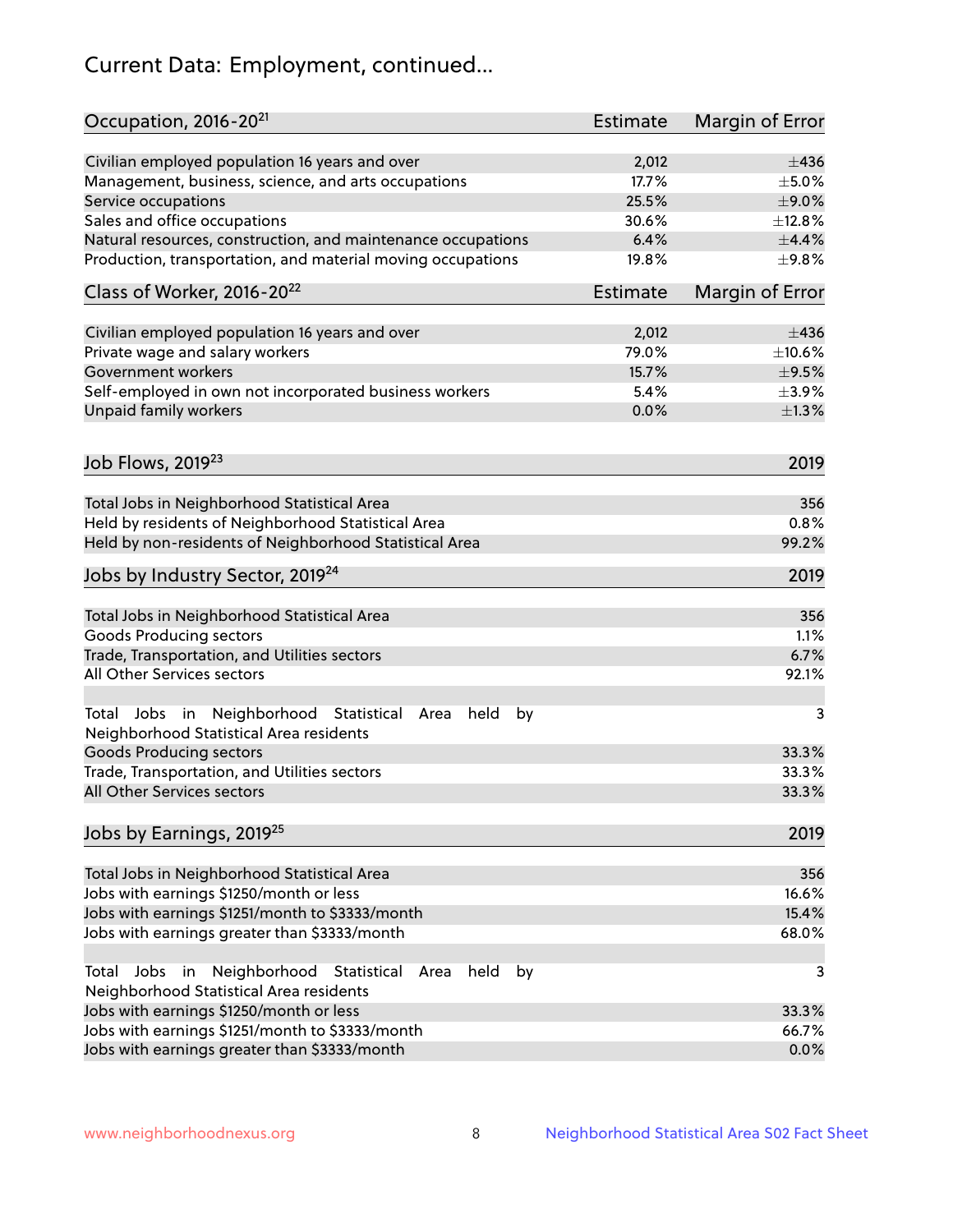# Current Data: Employment, continued...

| Jobs by Age of Worker, 2019 <sup>26</sup>                                                      | 2019  |
|------------------------------------------------------------------------------------------------|-------|
|                                                                                                |       |
| Total Jobs in Neighborhood Statistical Area                                                    | 356   |
| Jobs with workers age 29 or younger                                                            | 17.4% |
| Jobs with workers age 30 to 54                                                                 | 61.8% |
| Jobs with workers age 55 or older                                                              | 20.8% |
|                                                                                                |       |
| Total Jobs in Neighborhood Statistical Area held by<br>Neighborhood Statistical Area residents | 3     |
| Jobs with workers age 29 or younger                                                            | 0.0%  |
| Jobs with workers age 30 to 54                                                                 | 66.7% |
| Jobs with workers age 55 or older                                                              | 33.3% |

### Current Data: Education

| School Enrollment, 2016-20 <sup>27</sup>       | <b>Estimate</b> | Margin of Error |
|------------------------------------------------|-----------------|-----------------|
|                                                |                 |                 |
| Population 3 years and over enrolled in school | 1,212           | $\pm 629$       |
| Nursery school, preschool                      | 11.8%           | $\pm$ 13.1%     |
| Kindergarten                                   | 1.2%            | $\pm 2.0\%$     |
| Elementary school (grades 1-8)                 | 44.0%           | $\pm 21.1\%$    |
| High school (grades 9-12)                      | 21.8%           | ±13.1%          |
| College or graduate school                     | 21.3%           | $\pm$ 5.0%      |

| Educational Attainment, 2016-20 <sup>28</sup> | <b>Estimate</b> | Margin of Error |
|-----------------------------------------------|-----------------|-----------------|
|                                               |                 |                 |
| Population 25 years and over                  | 3,270           | $\pm$ 594       |
| Less than 9th grade                           | 3.1%            | $\pm 2.4\%$     |
| 9th to 12th grade, no diploma                 | 7.3%            | $\pm$ 3.3%      |
| High school graduate (includes equivalency)   | 34.7%           | $+12.6%$        |
| Some college, no degree                       | 20.0%           | $\pm$ 6.2%      |
| Associate's degree                            | 10.3%           | $\pm$ 6.8%      |
| Bachelor's degree                             | 15.0%           | $\pm$ 5.8%      |
| Graduate or professional degree               | 9.6%            | $\pm$ 3.4%      |
|                                               |                 |                 |
| Percent high school graduate or higher        | 89.6%           | $\pm$ 9.5%      |
| Percent bachelor's degree or higher           | 24.6%           | $\pm$ 6.0%      |
|                                               |                 |                 |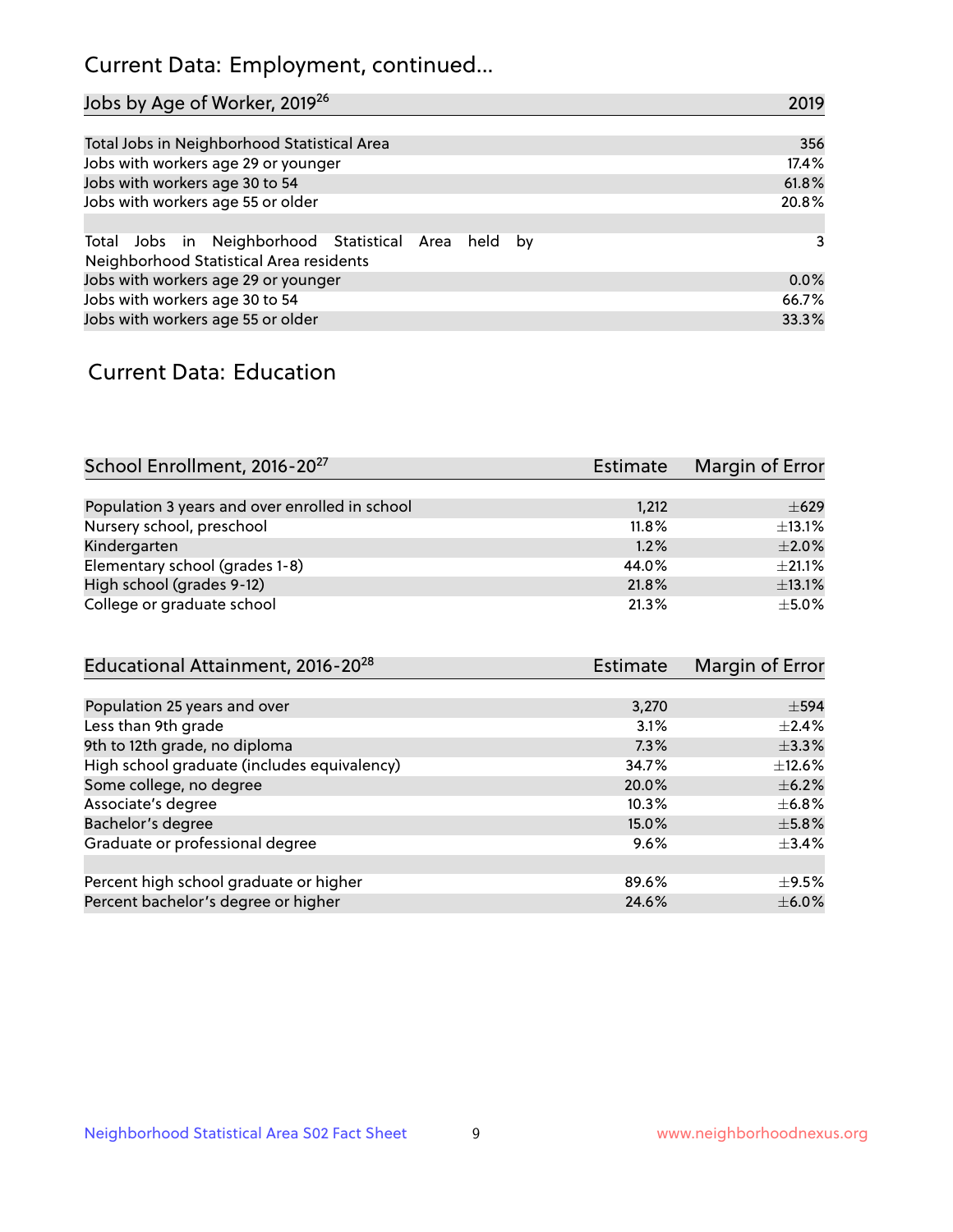# Current Data: Housing

| Households by Type, 2016-20 <sup>29</sup>            | <b>Estimate</b> | Margin of Error |
|------------------------------------------------------|-----------------|-----------------|
|                                                      |                 |                 |
| <b>Total households</b>                              | 1,843           | $\pm$ 340       |
| Family households (families)                         | 51.6%           | $\pm$ 10.8%     |
| With own children under 18 years                     | 16.9%           | $\pm$ 11.1%     |
| Married-couple family                                | 16.1%           | $\pm$ 5.2%      |
| With own children of the householder under 18 years  | 2.6%            | $\pm 2.7\%$     |
| Male householder, no spouse present, family          | 6.3%            | $\pm$ 4.0%      |
| With own children of the householder under 18 years  | 1.7%            | $\pm$ 1.7%      |
| Female householder, no spouse present, family        | 29.2%           | ±11.6%          |
| With own children of the householder under 18 years  | 12.6%           | $\pm$ 10.9%     |
| Nonfamily households                                 | 48.4%           | ±14.6%          |
| Householder living alone                             | 43.3%           | ±14.2%          |
| 65 years and over                                    | 13.2%           | ±3.4%           |
|                                                      |                 |                 |
| Households with one or more people under 18 years    | 23.2%           | ±12.3%          |
| Households with one or more people 65 years and over | 29.7%           | $\pm$ 7.7%      |
|                                                      |                 |                 |
| Average household size                               | 2.51            | $\pm$ 0.37      |
| Average family size                                  | 3.67            | $\pm$ 0.54      |
| Housing Occupancy, 2016-20 <sup>30</sup>             | <b>Estimate</b> | Margin of Error |
|                                                      |                 |                 |
| Total housing units                                  | 2,173           | $\pm$ 332       |
| Occupied housing units                               | 84.8%           | $\pm$ 8.8%      |
| Vacant housing units                                 | 15.2%           | $\pm 4.2\%$     |
| Homeowner vacancy rate                               | 3.2             | $\pm$ 4.2       |
| Rental vacancy rate                                  | 4.9             | $\pm$ 5.5       |
| Units in Structure, 2016-20 <sup>31</sup>            | <b>Estimate</b> | Margin of Error |
|                                                      |                 |                 |
| Total housing units                                  | 2,173           | $\pm$ 332       |
| 1-unit, detached                                     | 78.3%           | $\pm$ 10.8%     |
| 1-unit, attached                                     | 0.5%            | $\pm$ 0.9%      |
| 2 units                                              | 1.8%            | $\pm 1.8\%$     |
| 3 or 4 units                                         | 4.5%            | $\pm$ 3.7%      |
| 5 to 9 units                                         | 4.3%            | $\pm$ 3.3%      |
| 10 to 19 units                                       | 4.6%            | $\pm$ 3.3%      |
| 20 or more units                                     | 5.4%            | $\pm$ 3.4%      |
| Mobile home                                          | 0.6%            | $\pm 1.1\%$     |
| Boat, RV, van, etc.                                  | $0.0\%$         | $\pm$ 0.9%      |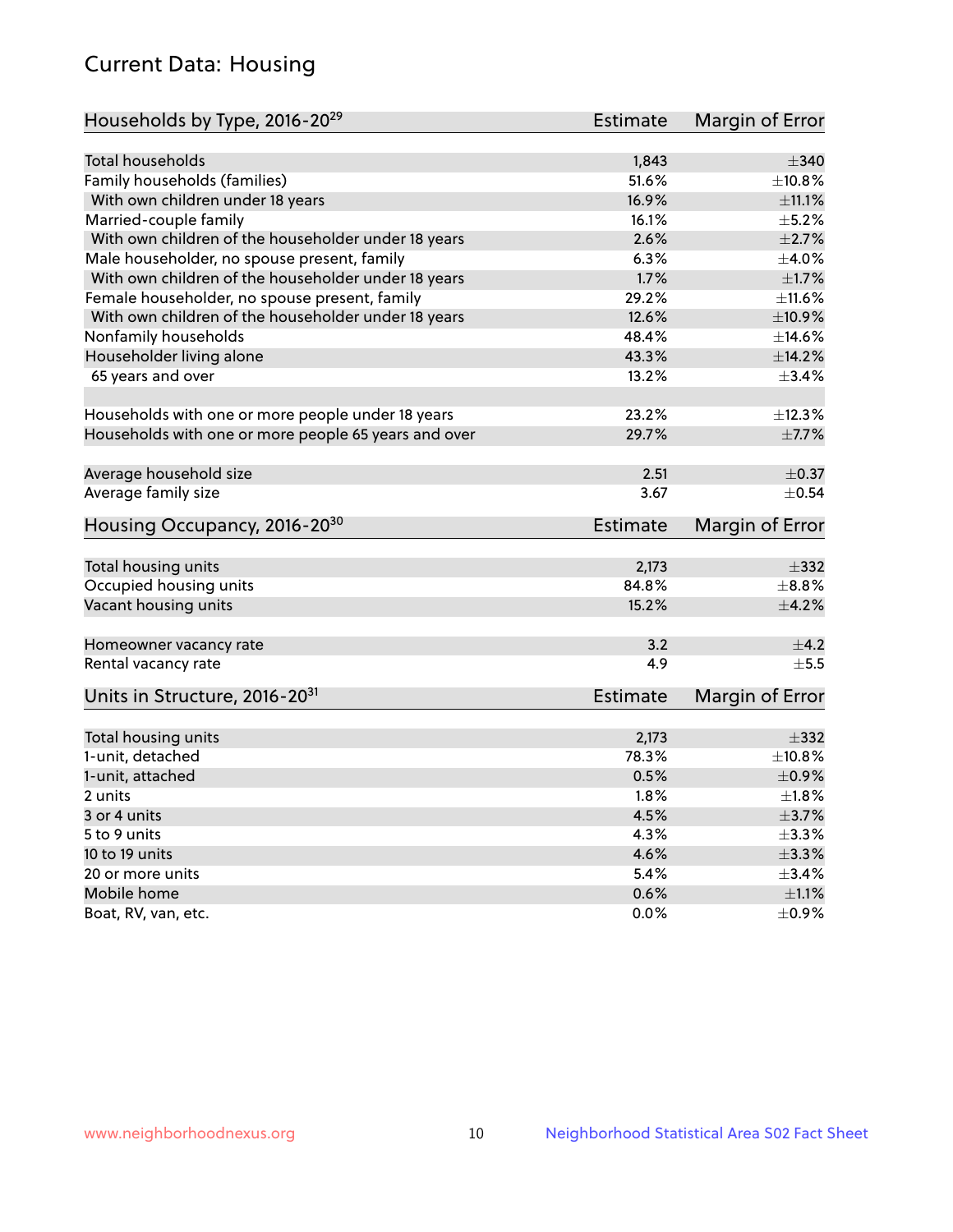# Current Data: Housing, continued...

| Year Structure Built, 2016-20 <sup>32</sup>    | <b>Estimate</b> | Margin of Error |
|------------------------------------------------|-----------------|-----------------|
| Total housing units                            | 2,173           | $\pm$ 332       |
| Built 2014 or later                            | 3.3%            | $\pm$ 5.6%      |
| Built 2010 to 2013                             | 2.7%            | $\pm 2.2\%$     |
| Built 2000 to 2009                             | 2.8%            | $\pm 3.6\%$     |
| Built 1990 to 1999                             | 3.9%            | $\pm$ 3.2%      |
| Built 1980 to 1989                             | 4.8%            | $\pm$ 7.5%      |
| Built 1970 to 1979                             | 7.5%            | ±4.8%           |
| Built 1960 to 1969                             | 22.1%           | ±11.3%          |
| Built 1950 to 1959                             | 29.7%           | $\pm$ 5.7%      |
| Built 1940 to 1949                             | 12.3%           | $\pm$ 4.2%      |
| Built 1939 or earlier                          | 10.9%           | $\pm 8.1\%$     |
| Housing Tenure, 2016-2033                      | <b>Estimate</b> | Margin of Error |
| Occupied housing units                         | 1,843           | $\pm$ 340       |
| Owner-occupied                                 | 52.5%           | $\pm$ 7.4%      |
| Renter-occupied                                | 47.5%           | ±14.8%          |
|                                                |                 |                 |
| Average household size of owner-occupied unit  | 2.22            | $\pm$ 0.67      |
| Average household size of renter-occupied unit | 2.83            | $\pm$ 0.57      |
| Residence 1 Year Ago, 2016-20 <sup>34</sup>    | <b>Estimate</b> | Margin of Error |
| Population 1 year and over                     | 4,594           | ±1,094          |
| Same house                                     | 88.4%           | $\pm$ 6.6%      |
| Different house in the U.S.                    | 11.6%           | $\pm$ 7.1%      |
| Same county                                    | 7.4%            | $\pm$ 5.5%      |
| Different county                               | 4.2%            | ±4.8%           |
| Same state                                     | 3.9%            | ±4.8%           |
| Different state                                | 0.3%            | $\pm$ 0.8%      |
| Abroad                                         | 0.0%            | $\pm$ 0.4%      |
| Value of Housing Unit, 2016-20 <sup>35</sup>   | <b>Estimate</b> | Margin of Error |
| Owner-occupied units                           | 967             | $\pm 225$       |
| Less than \$50,000                             | 11.7%           | ±6.8%           |
| \$50,000 to \$99,999                           | 20.9%           | $\pm$ 7.7%      |
| \$100,000 to \$149,999                         | 15.1%           | $\pm$ 6.5%      |
| \$150,000 to \$199,999                         | 16.7%           | $\pm$ 7.6%      |
| \$200,000 to \$299,999                         | 22.4%           | $\pm 20.2\%$    |
| \$300,000 to \$499,999                         | 11.2%           | $\pm$ 8.0%      |
| \$500,000 to \$999,999                         | 1.5%            | $\pm$ 3.2%      |
| \$1,000,000 or more                            | 0.6%            | $\pm$ 3.2%      |
|                                                |                 |                 |
| Mortgage Status, 2016-20 <sup>36</sup>         | <b>Estimate</b> | Margin of Error |
| Owner-occupied units                           | 967             | $\pm 225$       |
| Housing units with a mortgage                  | 67.4%           | $\pm$ 17.7%     |
| Housing units without a mortgage               | 32.6%           | $\pm$ 4.0%      |

Neighborhood Statistical Area S02 Fact Sheet 11 11 www.neighborhoodnexus.org

Housing units without a mortgage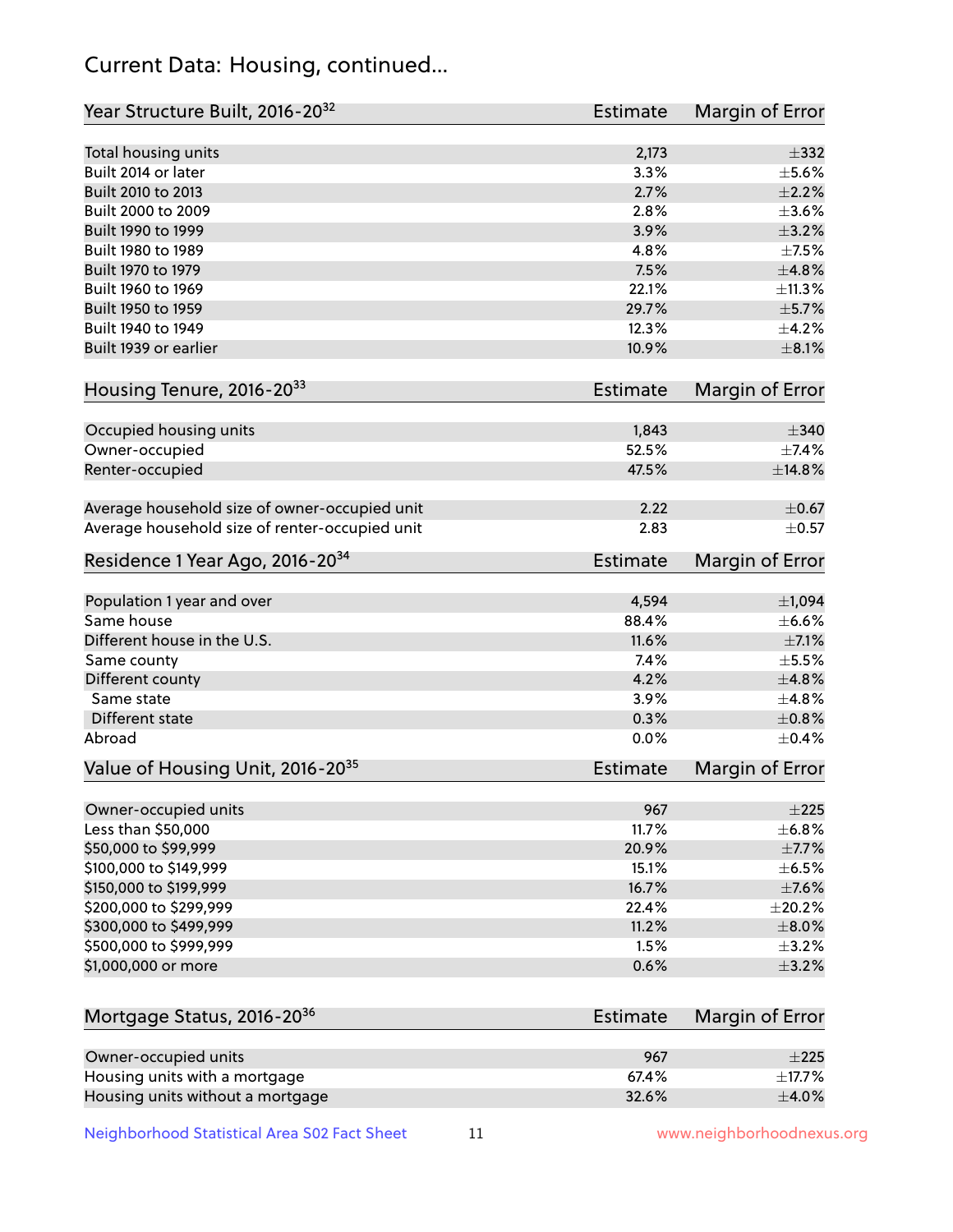# Current Data: Housing, continued...

| Selected Monthly Owner Costs, 2016-20 <sup>37</sup> | Estimate | Margin of Error |
|-----------------------------------------------------|----------|-----------------|
|                                                     |          |                 |
| Housing units with a mortgage                       | 652      | $\pm 228$       |
| Less than \$300                                     | 0.0%     | $\pm$ 4.0%      |
| \$300 to \$499                                      | 2.3%     | $\pm$ 4.7%      |
| \$500 to \$999                                      | 45.4%    | $\pm 29.5\%$    |
| \$1,000 to \$1,499                                  | 32.9%    | $\pm$ 7.9%      |
| \$1,500 to \$1,999                                  | 10.4%    | $\pm$ 9.8%      |
| \$2,000 to \$2,999                                  | 4.5%     | ±6.3%           |
| \$3,000 or more                                     | 4.5%     | $\pm$ 7.8%      |
|                                                     |          |                 |
| Median (dollars)                                    | \$1,033  | ±105            |
|                                                     |          |                 |
| Housing units without a mortgage                    | 315      | $\pm$ 83        |
| Less than \$150                                     | 0.0%     | $\pm$ 8.3%      |
| \$150 to \$249                                      | 19.0%    | $\pm$ 12.7%     |
| \$250 to \$349                                      | 20.8%    | ±11.9%          |
| \$350 to \$499                                      | 42.0%    | ±19.7%          |
| \$500 to \$699                                      | 16.5%    | ±13.8%          |
| \$700 or more                                       | 1.7%     | ±17.4%          |
|                                                     |          |                 |
| Median (dollars)                                    | \$368    | $\pm$ 19        |

| Selected Monthly Owner Costs as a Percentage of | <b>Estimate</b> | Margin of Error |
|-------------------------------------------------|-----------------|-----------------|
| Household Income, 2016-20 <sup>38</sup>         |                 |                 |
|                                                 |                 |                 |
| Housing units with a mortgage <sup>39</sup>     | 652             | $\pm 251$       |
| Less than 20.0 percent                          | 30.5%           | $\pm$ 3.2%      |
| 20.0 to 24.9 percent                            | 34.2%           | ±30.8%          |
| 25.0 to 29.9 percent                            | $8.0\%$         | $\pm$ 6.2%      |
| 30.0 to 34.9 percent                            | 4.3%            | $\pm$ 4.1%      |
| 35.0 percent or more                            | 23.1%           | $\pm$ 8.4%      |
|                                                 |                 |                 |
| Housing units without a mortgage <sup>40</sup>  | 313             | $\pm$ 113       |
| Less than 10.0 percent                          | 47.8%           | $\pm$ 12.7%     |
| 10.0 to 14.9 percent                            | 17.2%           | $\pm$ 17.1%     |
| 15.0 to 19.9 percent                            | 17.9%           | $\pm$ 10.5%     |
| 20.0 to 24.9 percent                            | 7.3%            | $\pm$ 11.5%     |
| 25.0 to 29.9 percent                            | 8.3%            | $\pm$ 9.0%      |
| 30.0 to 34.9 percent                            | 0.1%            | $\pm$ 5.6%      |
| 35.0 percent or more                            | 1.4%            | $\pm$ 10.2%     |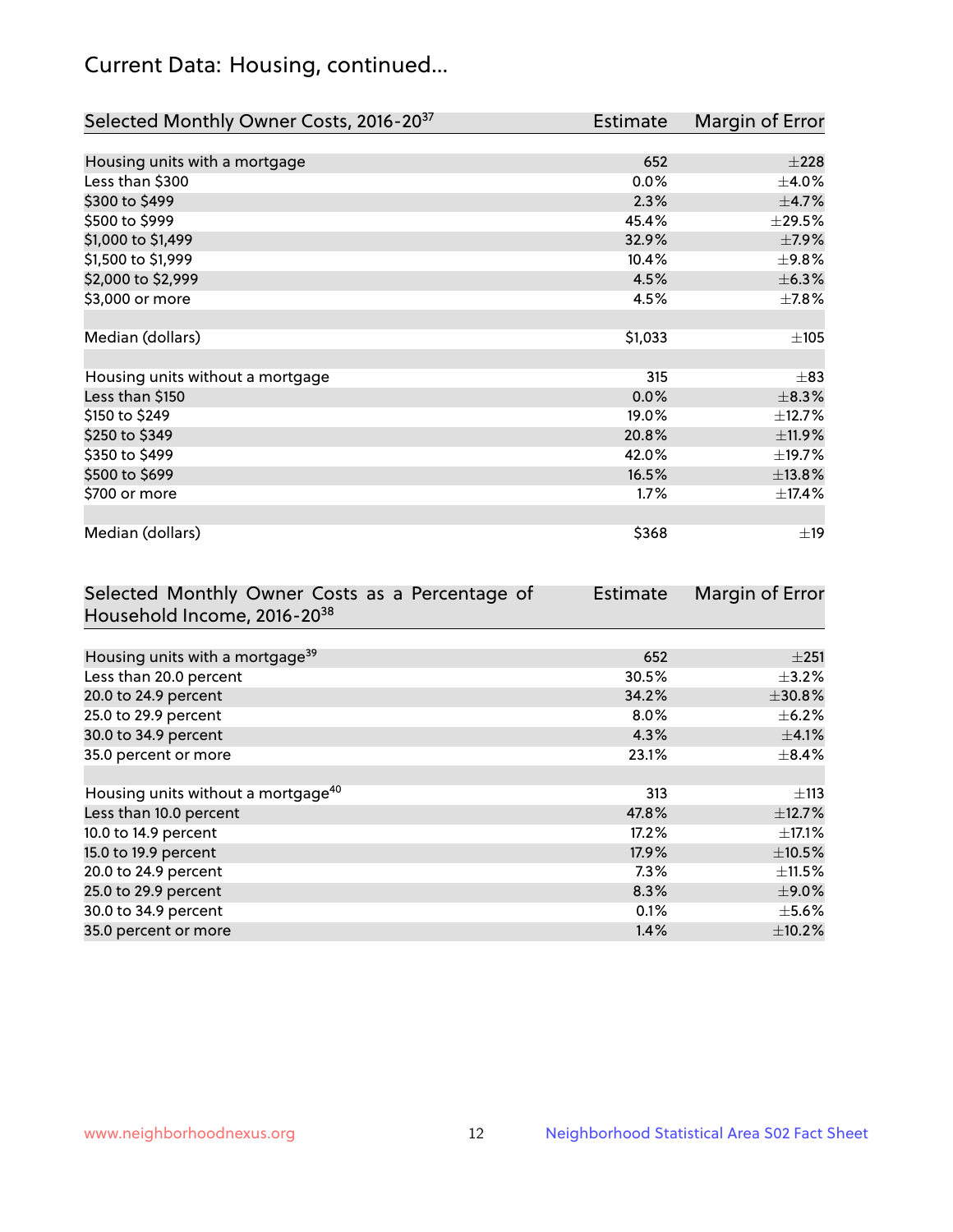# Current Data: Housing, continued...

| Gross Rent, 2016-20 <sup>41</sup>               | <b>Estimate</b> | Margin of Error |
|-------------------------------------------------|-----------------|-----------------|
|                                                 |                 |                 |
| Occupied units paying rent                      | 852             | $\pm$ 319       |
| Less than \$200                                 | 0.6%            | $\pm$ 3.9%      |
| \$200 to \$499                                  | 8.9%            | ±9.4%           |
| \$500 to \$749                                  | 10.0%           | $\pm$ 9.1%      |
| \$750 to \$999                                  | 28.7%           | ±19.3%          |
| \$1,000 to \$1,499                              | 47.7%           | ±26.6%          |
| \$1,500 to \$1,999                              | 4.1%            | $\pm$ 4.9%      |
| \$2,000 or more                                 | 0.0%            | ±4.3%           |
| Median (dollars)                                | \$1,013         | ±51             |
|                                                 |                 |                 |
| No rent paid                                    | 24              | $\pm$ 34        |
|                                                 |                 |                 |
| Gross Rent as a Percentage of Household Income, | <b>Estimate</b> | Margin of Error |
| $2016 - 20^{42}$                                |                 |                 |
|                                                 |                 |                 |
| Occupied units paying rent <sup>43</sup>        | 848             | $\pm$ 344       |
| Less than 15.0 percent                          | 2.4%            | $\pm$ 5.3%      |
| 15.0 to 19.9 percent                            | 6.3%            | $\pm$ 5.3%      |
| 20.0 to 24.9 percent                            | 6.1%            | $\pm$ 5.6%      |
| 25.0 to 29.9 percent                            | 11.2%           | $\pm$ 8.4%      |
| 30.0 to 34.9 percent                            | 5.2%            | $\pm$ 5.8%      |
| 35.0 percent or more                            | 68.8%           | $\pm 25.2\%$    |

# Current Data: Transportation

| Commuting to Work, 2016-20 <sup>44</sup>  | <b>Estimate</b> | Margin of Error |
|-------------------------------------------|-----------------|-----------------|
|                                           |                 |                 |
| Workers 16 years and over                 | 1,965           | ±413            |
| Car, truck, or van - drove alone          | 63.6%           | $\pm$ 11.2%     |
| Car, truck, or van - carpooled            | 5.2%            | $\pm$ 4.1%      |
| Public transportation (excluding taxicab) | 20.3%           | $\pm$ 9.1%      |
| Walked                                    | 0.9%            | $\pm$ 1.7%      |
| Other means                               | $1.0\%$         | $\pm 2.3\%$     |
| Worked at home                            | 9.0%            | $\pm$ 8.7%      |
|                                           |                 |                 |
| Mean travel time to work (minutes)        | 37.6            | $\pm$ 6.3       |

| Access to a Vehicle, 2016-20 <sup>45</sup> | Estimate | Margin of Error |
|--------------------------------------------|----------|-----------------|
|                                            |          |                 |
| Occupied housing units                     | 1,843    | ±340            |
| No vehicles available                      | 23.6%    | $\pm$ 13.8%     |
| 1 vehicle available                        | 46.5%    | ±13.3%          |
| 2 vehicles available                       | 21.4%    | $+5.8%$         |
| 3 or more vehicles available               | 8.5%     | $\pm 4.1\%$     |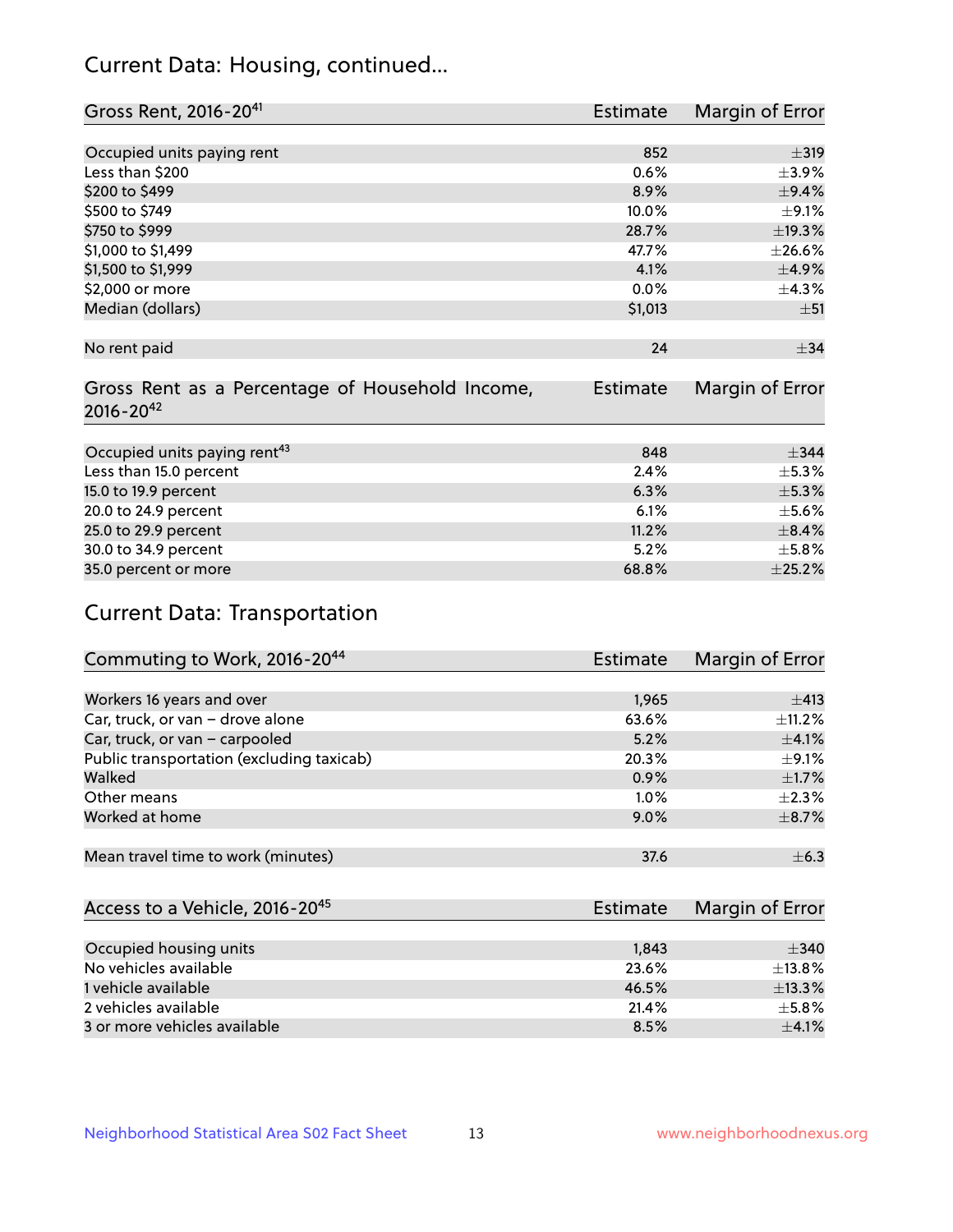# Current Data: Health

| Health Insurance coverage, 2016-2046                    | Estimate | Margin of Error |
|---------------------------------------------------------|----------|-----------------|
|                                                         |          |                 |
| Civilian Noninstitutionalized Population                | 4,640    | $\pm$ 1,097     |
| With health insurance coverage                          | 84.5%    | ±25.9%          |
| With private health insurance coverage                  | 44.2%    | ±13.3%          |
| With public health coverage                             | 52.1%    | $\pm$ 8.1%      |
| No health insurance coverage                            | 15.5%    | $\pm$ 5.5%      |
| Civilian Noninstitutionalized Population Under 19 years | 1,121    | $\pm$ 1,121     |
| No health insurance coverage                            | 1.9%     | $\pm 2.7\%$     |
|                                                         |          |                 |
| Civilian Noninstitutionalized Population 19 to 64 years | 2,841    | $\pm 625$       |
| In labor force:                                         | 2,123    | $\pm$ 506       |
| Employed:                                               | 1,877    | $\pm 420$       |
| With health insurance coverage                          | 72.3%    | ±9.3%           |
| With private health insurance coverage                  | 66.5%    | ±10.0%          |
| With public coverage                                    | 9.6%     | $\pm$ 6.1%      |
| No health insurance coverage                            | 27.7%    | ±14.0%          |
|                                                         |          |                 |
| Unemployed:                                             | 246      | $\pm 420$       |
| With health insurance coverage                          | 71.0%    | $\pm$ 64.8%     |
| With private health insurance coverage                  | 16.6%    | ±13.1%          |
| With public coverage                                    | 54.4%    | ±78.3%          |
| No health insurance coverage                            | 29.0%    | ±10.9%          |
|                                                         |          |                 |
| Not in labor force:                                     | 718      | $\pm$ 316       |
| With health insurance coverage                          | 84.9%    | ±16.6%          |
| With private health insurance coverage                  | 26.6%    | $\pm$ 7.9%      |
| With public coverage                                    | 68.9%    | ±26.2%          |
| No health insurance coverage                            | 15.1%    | ±10.8%          |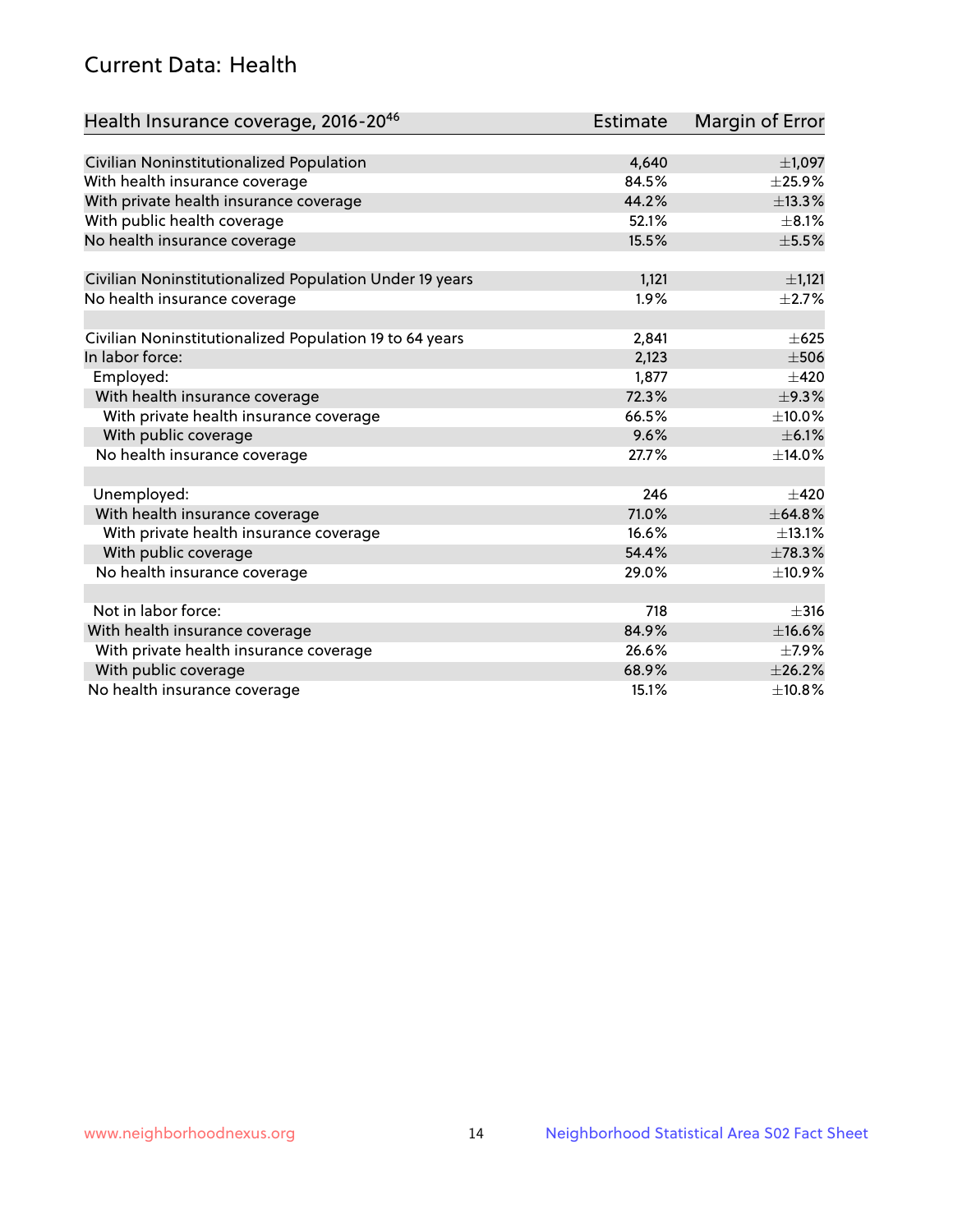#### Notes:

- 1. Source: U.S. Census Bureau, Decennial Census 2000, SF1 tables P8, P12; American Community Survey, tables B01001, B03002
- 2. This category includes Pacific Islanders, Native Americans and Alaska Natives, people who identify as some other race, and those who identify as bi/multi racial.
- 3. Source: U.S. Census Bureau, Decennial Census 2000, SF1 tables P15, P16, P18, P19; American Community Survey, tables B11001, B11005, B11003
- 4. Source: U.S. Census Bureau, Decennial Census 2000, SF3 table P37; American Community Survey, table B15002
- 5. Source: U.S. Census Bureau, Longitudinal Employer-Household Dynamics Residential Area Characteristics, Table JT01 (Primary Jobs); Workplace Area Characteristics, Table JT00 (All Jobs)
- 6. Source: U.S. Census Bureau, Decennial Census 2000, SF3 tables P52, P87; American Community Survey, tables B19001, B17001
- 7. Source: U.S. Census Bureau, Decennial Census 2000, SF1 tables H3, H4; American Community Survey, tables B25002, B25009
- 8. Source: U.S. Census Bureau, Decennial Census 2000, SF3 table H44; American Community Survey, tables B25044
- 9. Source: Atlanta Police Department, COBRA; U.S. Census Bureau, American Community Survey, table B01001
- 10. Source: U.S. Census Bureau, American Community Survey, table B01001
- 11. Source: U.S. Census Bureau, American Community Survey, table B03002
- 12. Source: U.S. Census Bureau, American Community Survey, table B05002
- 13. Source: U.S. Census Bureau, American Community Survey, table B05003
- 14. Source: U.S. Census Bureau, American Community Survey, tables B19001, B19025, B19051, B19061, B19055, B19065, B19059, B19069, B19056, B19066, B19057, B19067, B22001, B19101, B19127
- 15. Source: U.S. Census Bureau, American Community Survey, tables B19201, B19214, B20017, B19313
- 16. Source: U.S. Census Bureau, American Community Survey, table B17010
- 17. Source: U.S. Census Bureau, American Community Survey, tables B17001, B17006, B17021, B17007. Table totals may be lower than the total population, as they are based on the population for whom poverty status is determined.
- 18. Source: U.S. Census Bureau, American Community Survey, B17001H, B17001B, B17001D, B17001I. Table totals may be lower than the total population, as they are based on the population for whom poverty status is determined.
- 19. Source: U.S. Census Bureau, American Community Survey, tables B23001, B23008
- 20. Source: U.S. Census Bureau, American Community Survey, table C24030
- 21. Source: U.S. Census Bureau, American Community Survey, table C24010
- 22. Source: U.S. Census Bureau, American Community Survey, table B24080
- 23. Source: U.S. Census Bureau, Longitudinal Employer-Household Dynamics Origin-Destination Data, Tables JT00 Main and JT00 Aux
- 24. Source: U.S. Census Bureau, Longitudinal Employer-Household Dynamics Origin-Destination Data, Tables JT00 Main and JT00 Aux
- 25. Source: U.S. Census Bureau, Longitudinal Employer-Household Dynamics Origin-Destination Data, Tables JT00 Main and JT00 Aux
- 26. Source: U.S. Census Bureau, Longitudinal Employer-Household Dynamics Origin-Destination Data, Tables JT00 Main and JT00 Aux
- 27. Source: U.S. Census Bureau, American Community Survey, table B14001
- 28. Source: U.S. Census Bureau, American Community Survey, table B15002
- 29. Source: U.S. Census Bureau, American Community Survey, tables B11001, B11003, B11007, B11005, B09019
- 30. Source: U.S. Census Bureau, American Community Survey, tables B25002, B25003, B25004
- 31. Source: U.S. Census Bureau, American Community Survey, table B25024
- 32. Source: U.S. Census Bureau, American Community Survey, table B25034
- 33. Source: U.S. Census Bureau, American Community Survey, tables B25009, B25008, B25003
- 34. Source: U.S. Census Bureau, American Community Survey, table B07003
- 35. Source: U.S. Census Bureau, American Community Survey, table B25075. This value is self-reported and may differ from home values as determined by the County Tax Assessor.
- 36. Source: U.S. Census Bureau, American Community Survey, table B25081
- 37. Source: U.S. Census Bureau, American Community Survey, table B25087
- 38. Source: U.S. Census Bureau, American Community Survey, table B25091
- 39. Excludes units where Selected Monthly Owner Costs as a Percentage of Income cannot be computed.
- 40. Excludes units where Selected Monthly Owner Costs as a Percentage of Income cannot be computed.
- 41. Source: U.S. Census Bureau, American Community Survey, table B25063
- 42. Source: U.S. Census Bureau, American Community Survey, table B25070
- 43. Excludes units where Gross Rent as a Percentage of Income cannot be computed.
- 44. Source: U.S. Census Bureau, American Community Survey, tables B08101, B08013
- 45. Source: U.S. Census Bureau, American Community Survey, table B25044
- 46. Source: U.S. Census Bureau, American Community Survey, tables B18135, B27011

The dagger (†) symbol denotes values that cannot be computed.